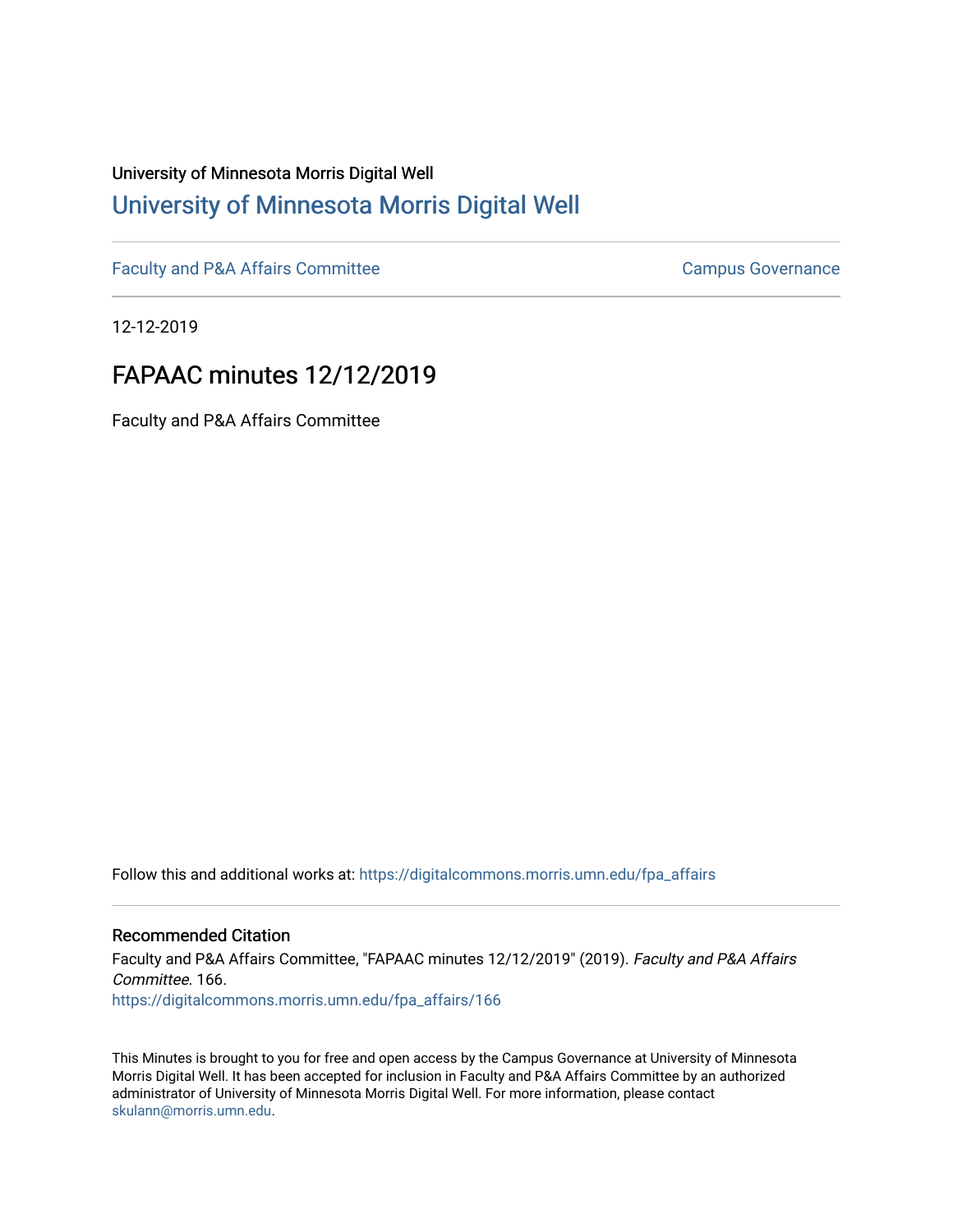Faculty P&A Affairs Committee Meeting Minutes Thursday, December 12, 2019 Imholte #115, 11:40 am – 12:40 pm.

Present: Chlene Anderson, Nick Skulan, Sara Lam, Simon Tillier, Ray Schultz, Brad Deane, Emily Bruce.

C Anderson called the meeting to order.

Meeting minutes from 11.14.19 were reviewed with no corrections and unanimously approved.

### **Agenda Items**

### **Reports:**

- Update from Ad Hoc committee meeting Brad Deane and Sara Lam
	- The following notes from this meeting were included in committee shared drive.
		- o Faculty development is not our constitutional responsibility.
		- o Faculty development committee work is a full-time job. Lining up speakers takes time.
		- o The wheelhouse of FACPAAC role is advocating for professional and personal welfare of faculty and P&A staff.
		- o Concern that taking on the administrative duties of development day and other development opportunities will reduce our chief role of advocating and policy.
		- o Suggestion: Rotate FDD between curriculum, consultative, FACPAAC, scholastic, equity and diversity, student affairs, etc. We could get input for a common idea using Google form so it wouldn't just fall to the support person.
- Further discussion with committee from Ad Hoc meeting and future of fall development day:
	- $\circ$  A main concern if using a primary rotation with the other committees for planning the Faculty Development day event would be the committees wouldn't have enough time to take on this responsibility. A good solution could make the fall event more meaningful. A poll was emailed out after campus assembly. A proposal from the poll will be given at the February  $4<sup>th</sup>$  Campus Assembly meeting.
	- o C Anderson will contact B Burke to find out when the poll closed and what the Fall Professional Development Day poll results were so our committee has an idea prior to the campus assembly meeting in February.

### **Unfinished Business**

- Update on single semester leaves for spring semester: S Lam and R Schultz will be on leave for spring semester. S Deslauriers will be returning to committee from fall semester leave.
	- o C Anderson had contacted M Zaske on the steering committee asking if replacements were found for spring committee members. They were questioning if we needed more than one replacement. We would like to have a representative from Education so all divisions are covered. Kiel Harell will be asked if interested in filling in for the replacement.
- Update on David Langley Visits: C Anderson wrote to David Langley about returning for a campus visit. He responded with the following comments:
	- $\circ$  A Morris visit should not be during the first 3 weeks after semester break but between the 4<sup>th</sup> to 6<sup>th</sup> week. A prior classroom workshop had small attendance so would prefer individual consultation meetings for these visits and also has consultation appointment available online. C Anderson will contact Dean J Ericksen about D Langley sending an email to the FACPA listserve providing his link for scheduling a virtual consultation and reaching out to the Morris faculty.
	- o C Anderson will contact Becca Gercken, the new chief diversity officer and CEI fellow for contacting D Langley about setting this up. We will encourage to do the one on one sessions and check to make sure there is not a lot of campus events going on during D Langley's visit.